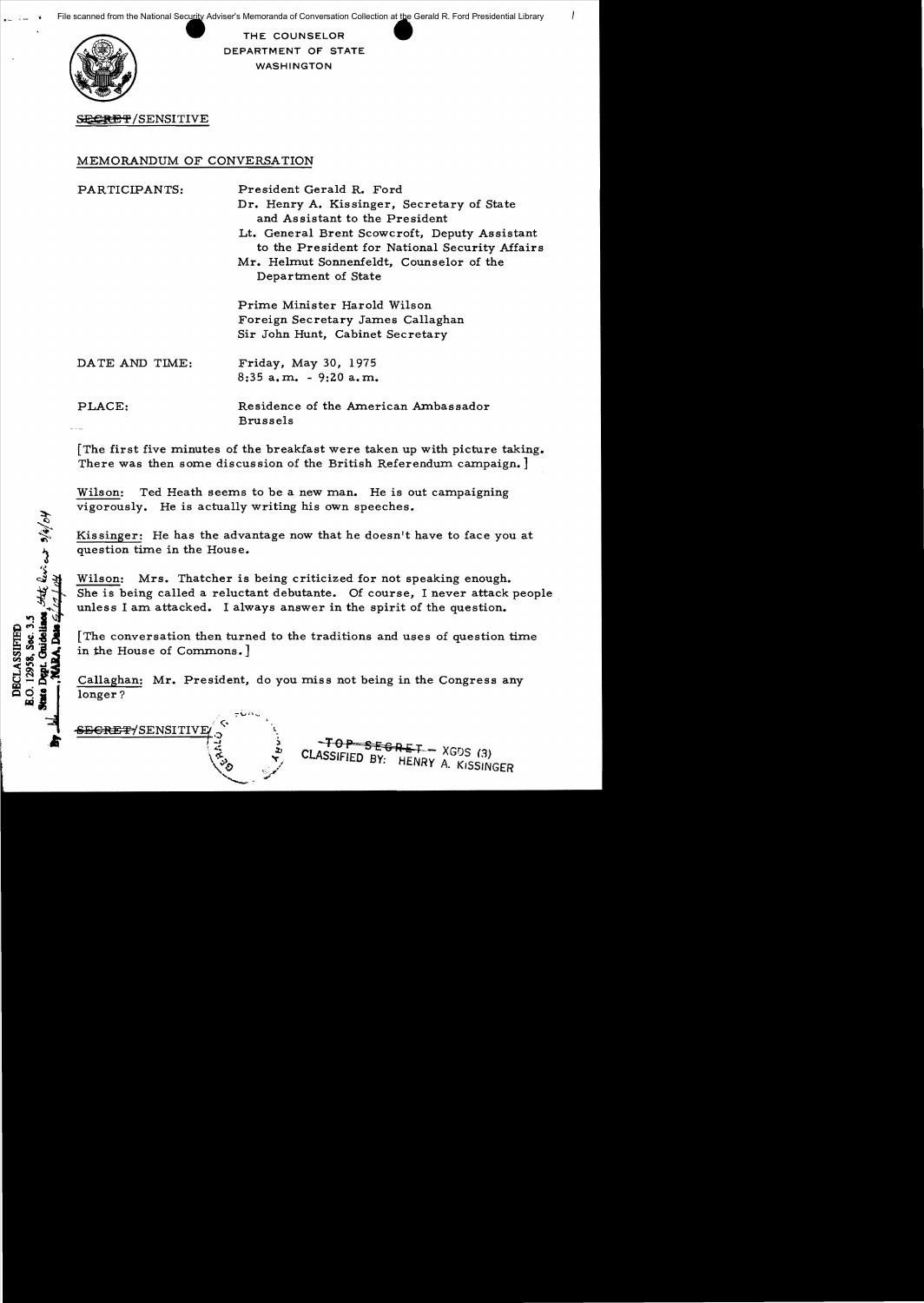# $S$ <del>ECRET</del>/SENSITIVE  $-2$ -

President: I really have no time to think about it. I did enjoy it. I had begun to look forward to doing something else, though not this particular job, necessarily.

Callaghan: Some people do get restless just talking.

President: Well, we have always been in a minority and that does create a problem. I had only wanted to run one more time.

Wilson: You know Mr. President, we are developing our committee system in the House.

Callaghan: But not in foreign affairs.

President: Henry and I would be happy to give you one of our Committees on Foreign Affairs. But the committee system does keep members busy. Unfortunately, with the large staffs now there is too much encroaching into Executive Branch business.

Kissinger: One of the problems is that most of the staff members seem to be disgruntled former Government employees. Your committees can't introduce legislation, can they?

Wilson: That's right, except for the standing committees.

Callaghan: Members can't introduce bills that cost money.

President: In our case, the Ways and Means Committee is the only one that can introduce tax bills. The Appropriations Committee introduces money bills although the Constitution is not all that clear.

Wilson: With us, no private MP, even a Minister, can introduce a bill involving expenditures. This requires the "Queen's approval" and it applies even to the most nominal expenditures. But if the Chancellor imposes a new tax and it is voted, it can be enforced immediately. The only requirement is confirmation in the finance bill within four months.

President: I wish we could borrow that.

Callaghan: We did the petrol tax that way.

President: How do you think things have gone so far at the summit here?

.<del>SECRET/S</del>ENSITIVE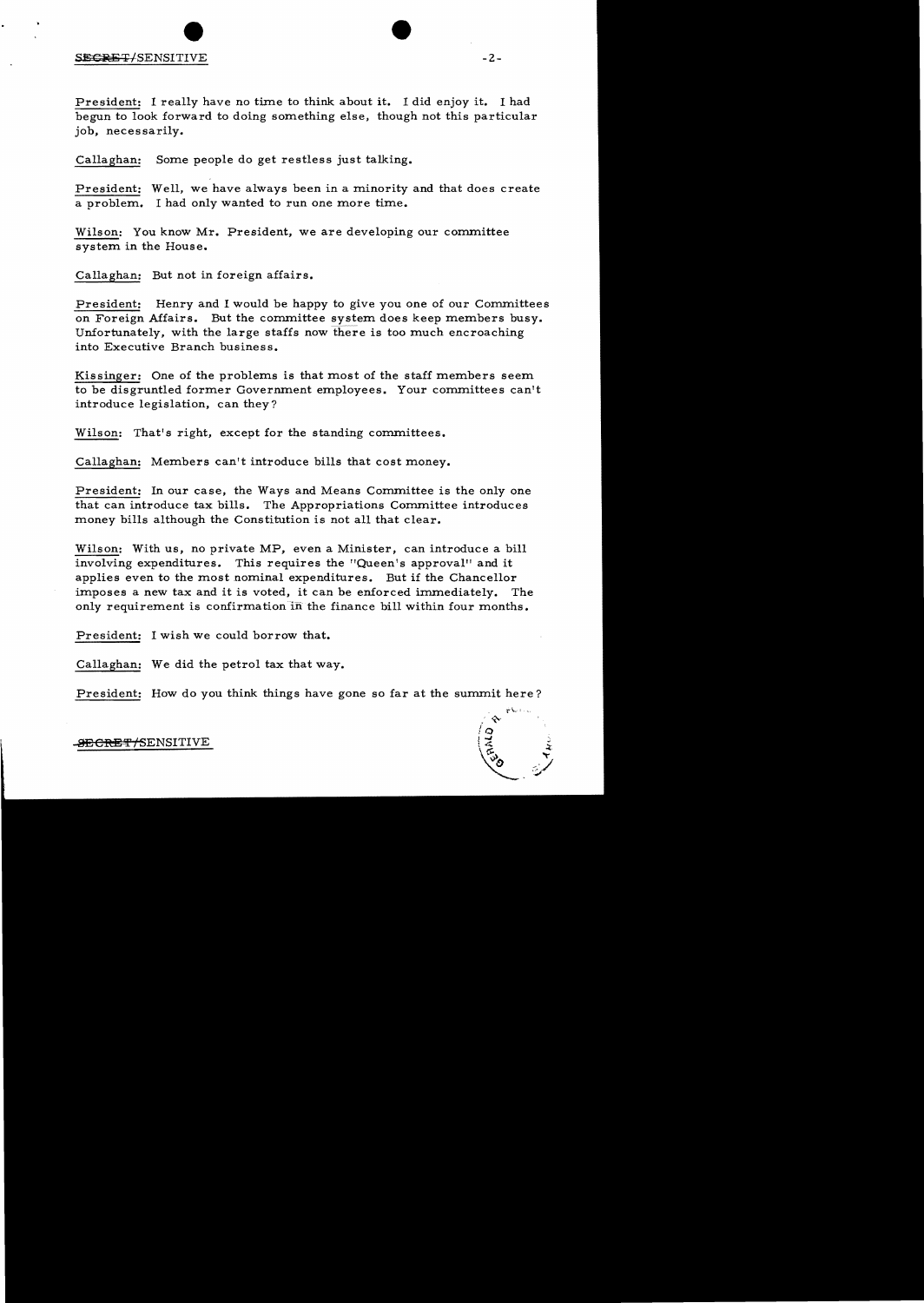Wilson: I am relaxed about it. Schmidt is going to talk on economics. I don't know yet exactly what he is going to say. Last year he was all excited about the collapse of the banking system and I don't know yet what his main problem is this year. As far as I am concerned, I will be saying that we never doubted your commitments and your solidarity with us. Of course, more will be done on the fringes here, on Greece, Cyprus, Portugal.

Callaghan: Should we discuss the political consequences of relations with the LDCs? I must say that at the OECD, the US proposals were well received. Of course, people had a chance this time to look at your speech beforehand.

Wilson: I have only read half of my speech so far.

It looks like the snarl-up on producer relations on the question of: raw materials has eased a bit.

President: It seems so from my talk with Giscard last night.

Kissinger: We had a good response to my lEA speech.

Callaghan: These problems are as much political as economic. At the Commonwealth Conference, after shouting into the mikes people then began to talk sense. The same thing will happen at the special UN session.

Kissinger: Your initiative at the Commonwealth Conference took a lot of the sting out of the talk.

Wilson: Well, Burnham at first attacked it but he then settled down.

Callaghan: The US proposals for commissioner were well received.

President: What do you think are the prospects for CSCE?

Wilson: What do you think?

Kissinger: The Soviets are moving on Basket Ill. The only real sticking point is CBMs - - the question of the depth of the zone. I think we could settle on 250 kilometers. On follow-on, I had an exchange with Gromyko in Vienna. I said we supported the Danish proposal, but I said that perhaps there could be meetings after a year or 18 months, but Gromyko said no, it should be after three to four years.

#### SEGRET/SENSITIVE

 $\zeta$  $\mathfrak{g}$ . :.. »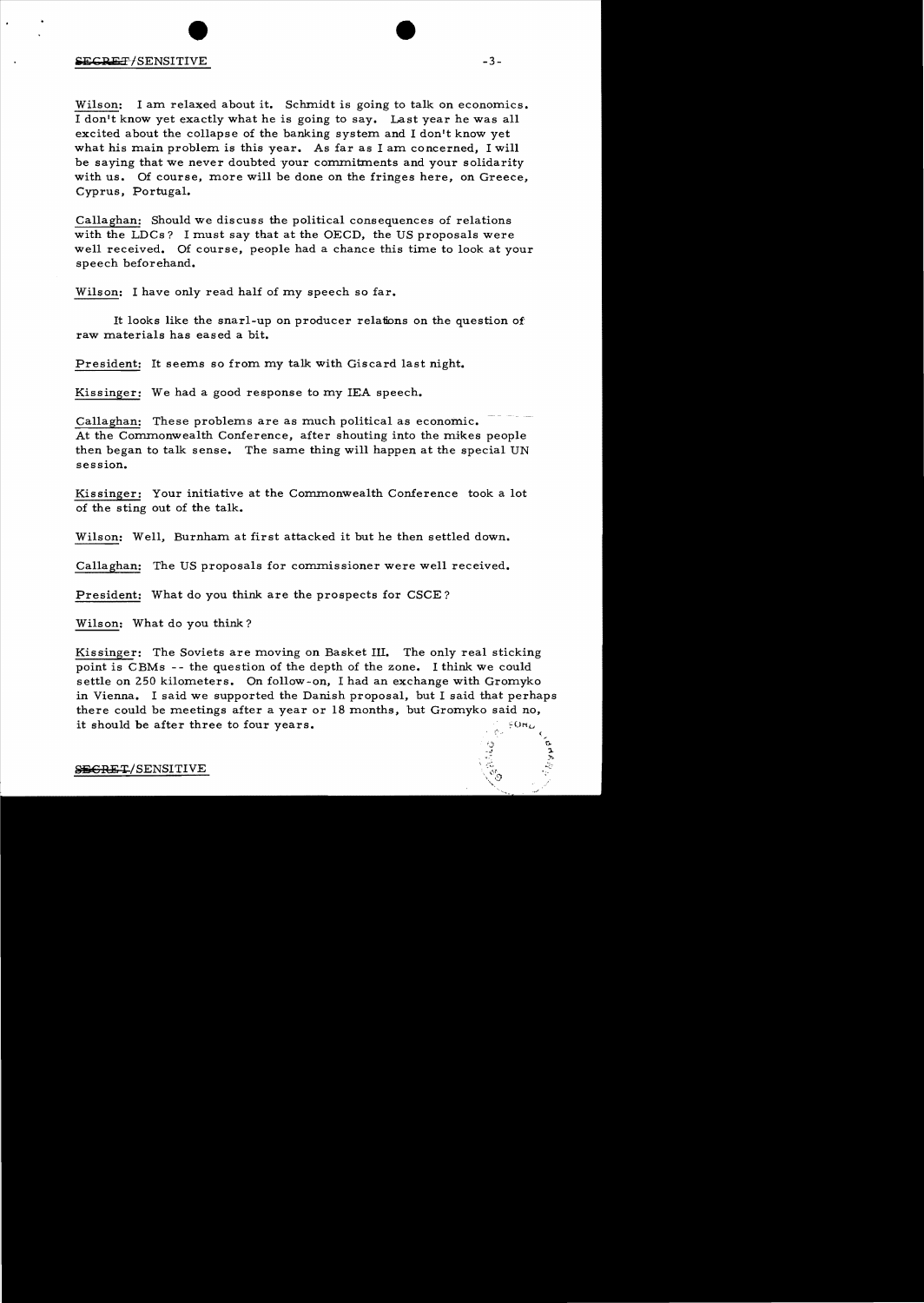# SECRET/SENSITIVE -4-

Callaghan: The Romanians want a much shorter time.

Kissinger: The East Europeans want permanent machinery because they want to be able to monitor the Soviets.

Callaghan: One of the results of CSCE is that it has brought the East Europeans into equal status with other countries.

President: Is a summit likely to be in July?

Kissiinger: Yes. I think the chances are two out of three that it will be unless the Soviets change their tactics. They are dribbling out concessions.

Callaghan: Stage II should really be settled in two weeks if the summit is to be in July.

Wilson: It really would kill the Geneva industry. We will need a public works program for all the diplomats who have been so busy with CSCE.

President: How long should we allow for the CSCE summit? Five days is very long. There will be 35 speeches.

Wilson: The more time you allow, the longer the speeches will be. Maybe we should plan to arrive on Monday in the afternoon or evening, and then work Tuesday, Wednesday, Thursday, and into Friday.

Callaghan: At the OECD meeting in Paris, I got rid of 20 speeches in one morning. Your's was long though, Henry.

President: It will lose luster if the speeches are too long.

Wilson: Yes, like at the UN.

Callaghan: So maybe it would be arriving on Monday, and then Tuesday, Wednesday and Thursday.

Wilson: Will it all be wrapped up at that point or will there still have to be negotiations?

Callaghan: No. There would be valedictory speeches only.

Kissinger: You know that the Turks don't want Makarios to be there, but Denktash.

SECRET-/SENSITIVE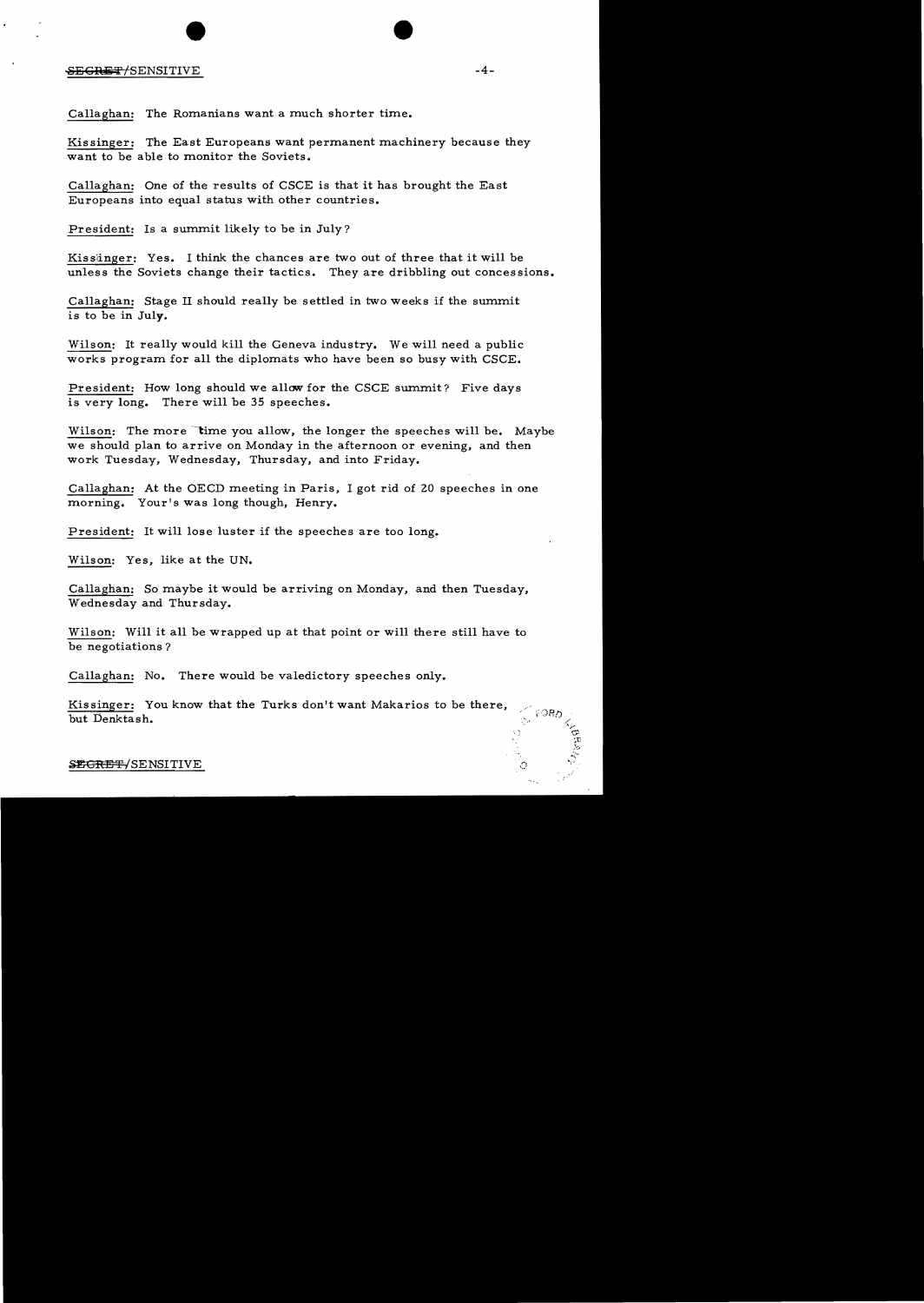#### S<del>ECRET</del>/SENSITIVE  $-5-$

Callaghan: Yes. I gather. Mintoff will make trouble on relations with the Arabs and he may hold that until we all get there.

Kissinger: The conference could end on Thursday and we could then stay on Friday for bilaterals. The press in the United States would get very impatient if it drags on. They are already saying there has been no accomplishment.

Callaghan: There is very little in Basket III.

Kissinger: And it is unenforceable.

Callaghan: We should go for a short conference.

Wilson: I would like to miss question time in the House for once.

Callaghan: And Cabinet.

President: You don't enact bills when you are not there?

Wilson: No, no, it goes right on.

On Turkey. we are going to supply arms.

Callaghan: But no trumpets! I prepared the ground with the Greeks. We will have staff talks with the Turks. Unfortunately, they are harassing UK nationals.

Kissinger: We will tell them to stop. Demirel keeps saying that if we lift the arms ban they will move.

Callaghan: I agree with Henry that the Greeks should make a proposal.

Kissinger: I told Karamanlis that they should accept 30% of Turkish territory. He said maybe they could do 25%. so maybe we are moving. Ecevit seems prepared to accept  $32\%$ . If we can get to within  $5\%$ , maybe we can move. But I told Karamanlis to drop the percentages for a while and to focus on the general question of territory.

President: What about Famagusta?

Kissinger: It is like pulling teeth, but the Turks might give up something.

**SEGRET/SENSITIVE** 

 $: \mathbb{C} \rightarrow \mathbb{C}$ 

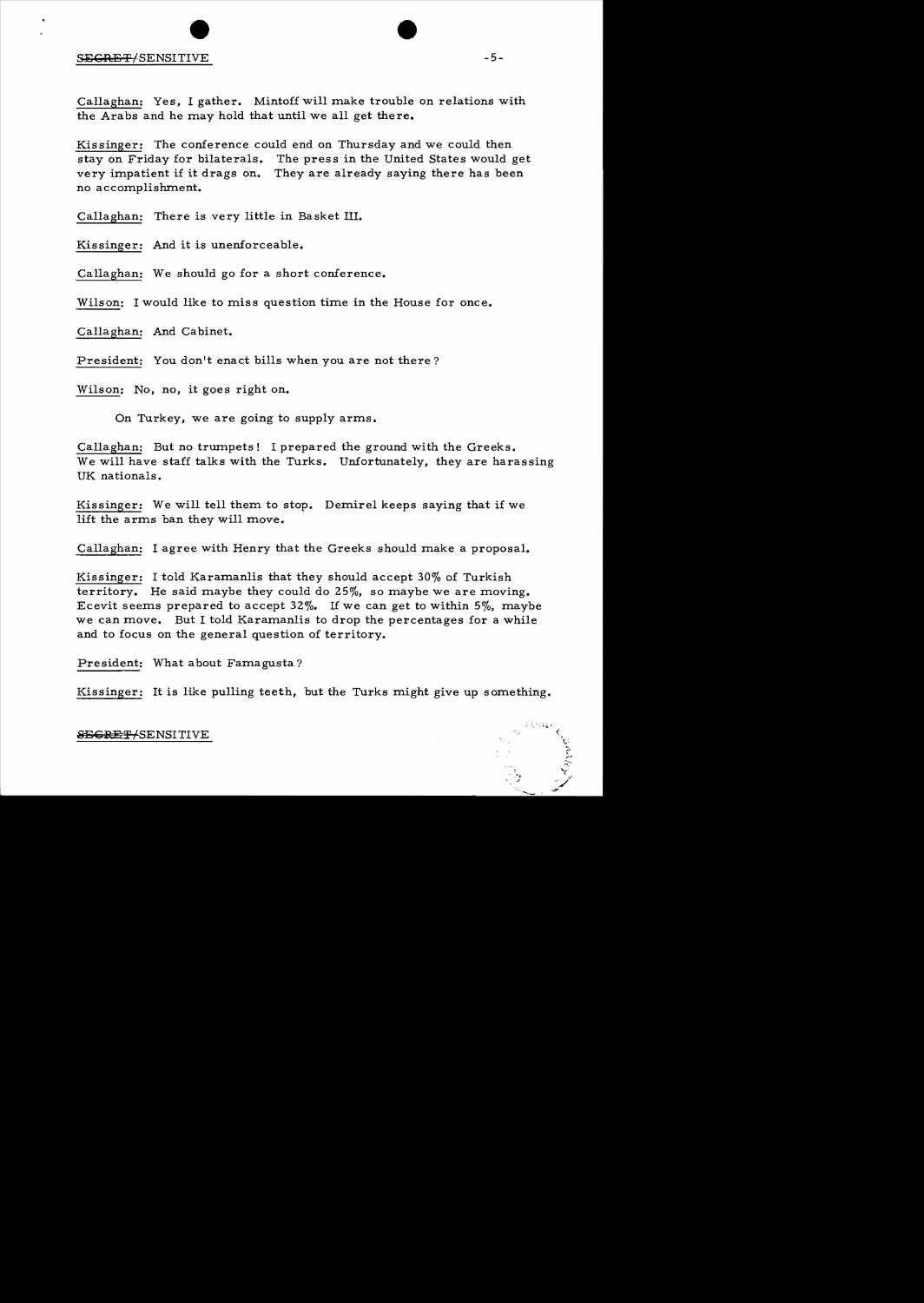# and the set of the set of the set of the set of the set of the set of the set of the set of the set of the set of the set of the set of the set of the set of the set of the set of the set of the set of the set of the set o

Callaghan: I heard this whole venture cost the Turks \$1-1/2 billion. Can Uncle Sam do anything to make it interesting to the Turks?

Kissinger: After a settlement.

Wilson: It is clear that Ecevit just wants to oppose. Demirel is a lot more impressive than I had thought.

Callaghan: We should coordinate with each other. We are seeing the Turks at 2:30 and the Greeks at 3:00.

Kissinger: Fine. I am seeing the Greeks over lunch. We will get word to you before your meeting. You should tell the Turks that they should move now.

Wilson: How about the Middle East now?

President: I am looking forward to meeting with Sadat. We are having a thorough assessment and have seen and will see a lot of people. I would tilt toward an overall approach, covering the total area not just a part of it. We will get some criticism from the Jewish community and others. We have had an excruciating experience with the failure of Henry's efforts on his trip. At the moment, I am tilting to Option II. After the meetings with Sadat and Rabin, we will state in some way what is the best answer. Maybe it would be in a speech or a message to Congress. For now, we are taking criticism for holding everyone at arms length. But we are not being vindictive. We are trying to keep everyone calm.

Kissinger: They are staying quiet partly because everyone is trying to see how the reassessment comes out.

Wilson: What about the Soviets?

Kissinger: Gromyko made his standard pitch on Geneva. I told him it was easy to start a conference but tough to finish it. He made a pitch on the PLO and suggested that we issue a fo'rmal invitation right then and there. I turned this down and told him he could now instruct his ambassadors to go in and tell the Arabs that we rejected the proposal. I told him that we are not yet ready to talk substance and should meet again in July. He is not rushing. He said August is out for Geneva. So maybe it will be September.

~GRE~/SENSITIVE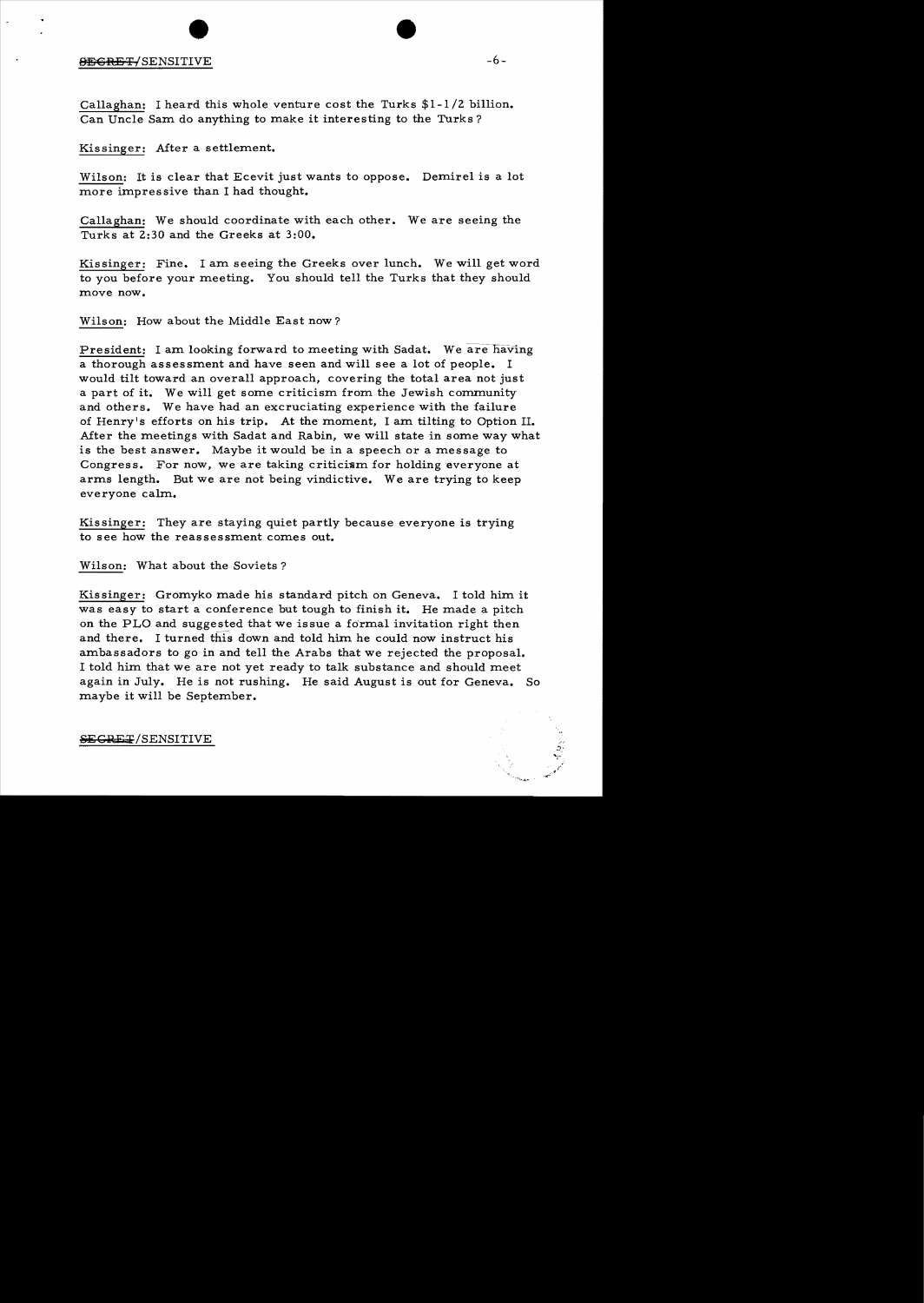Callaghan: Will you tell the Soviets before you make a public statement?

Kissinger: It depends on what the President decides. But maybe we will do it, to give the Soviets a sense of participation. We will have to state a position by the end of the month. If Rabin talks the way he does in his press conferences, it will be very difficult. But we will have to do it and take the heat.

President: They have a lot of their Cabinet members traveling in the United States. The Senate petition, the letter from the 76 senators, could have been written in the Israeli Embassy.

Kissinger: Javits! AA told Eagleburger that that is what happened.

President: Two senators have told me it was basically political, to keep fences mended back home. They say they will hold the Foreign Aid bill hostage for including something on Israel. Most of them have never supported foreign aid and here the Israelis want \$2.5 billion. They probably don't realize this.

Wilson: Rafael says that they want to fill the gap in their budget.

Kissinger: They never got more than \$800 million so \$1.5 billion would be quite a success.

President: If you have any information before I see Rabin, it would help.

Kissinger: This will be a crucial meeting between Rabin and the President so perhaps you could use your influence on him.

Wilson: He is an awkward fellow, sort of prickly. Golda was a hawk, but at least you could talk with her.

President: He is not as relaxed as he was when he was Ambassador.

Wilson: He has a divided Cabinet.

Callaghan: It is no good trying to get Rabin to stop on the way to the US because we have Fahmy coming at just that time.

Wilson: It is important to work on Peres. He is like Ecevit.

 $\sqrt{r}$ ORD  $\mathbf{f}$ >,

SE<del>GRET</del>/SENSITIVE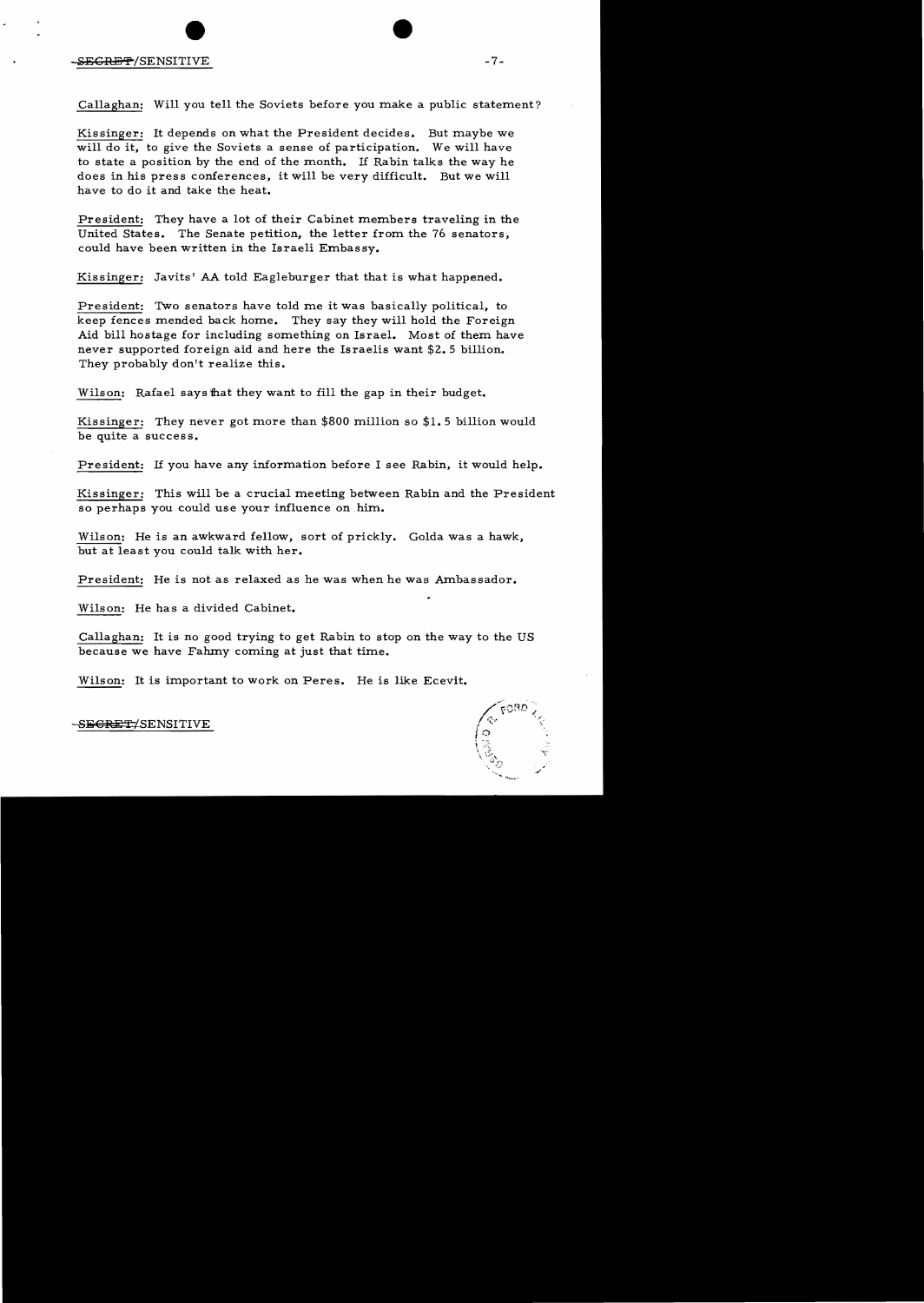Kissinger: Right. But as Prime Minister he would be the most conciliatory.

President: I have never met Peres.

Wilson: He is sinister and slippery, always the man in a hurry.

Kissinger: That's right. He is quite ruthless. Dayan would be the best because he understands it. Rabin actually understands but he is vain and he wants to preempt the hawks. He dances around and winds up where he doesn't want to be.

Wilson: Last summer Rabin sounded quite reasonable on the West Bank. Now Hussein is trying to become the spokesman for all the Palestinians. He is mending his fences after Rabat.

President: The Israelis should have moved before Rabat.

How about Portugal? We are disturbed. Yesterday I was told that there is no communist influence in the armed forces movement. This is nonsense of course. I also got a long Constitutional lecture.

Kissinger: It was an extraordinary and novel theory, which is that the armed forces movement is the only democratic force and represents all the people. The parties on the other hand are by definition not democratic because they represent only a part of the people.

Callaghan: We haven't seen eye to eye with you. The AFM is a microcosm of all kinds of opinion and we don't regard them as beyond redemption, although we too think that things are going badly, as you do. But we don't want to give up yet. We are still trying to elevate the parties and don't want to wirte them off yet. Perhaps you should send some generals to talk to the AFM man-to-man.

Kissinger: Our military?!

Wilson: This Goncalves -- I don't like his skittish evasiveness. He reminds me of Clive Jenkins at our Labor Party conference. They are not really generals; they came up not liking generals.

Callaghan: Goncalves promoted himself to full general yesterday. We will have to go for gut reactions, not objective standards. We should press them to reopen the newspaper, to hold elections next year and FORO to maintain a free press.

 $\frac{1}{3}$ SEGRET/SENSITIVE

 $\sim$ 

"'-..